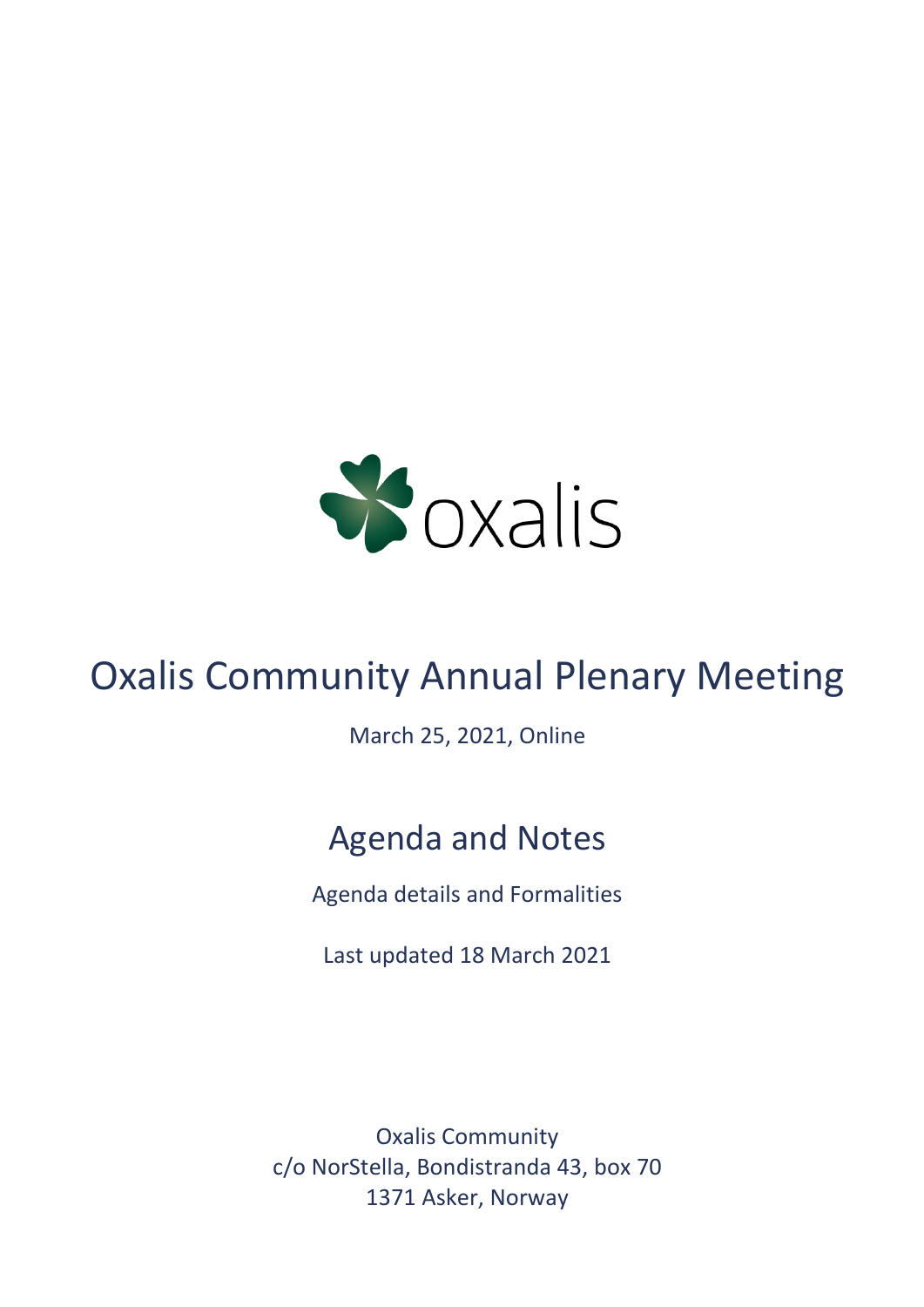

# **1 Introduction**

This Document covers the agenda and explanatory notes associated with the first Annual Plenary Meeting of the Oxalis Community - to be held as a digital meeting on Thursday March 25<sup>th</sup> 9:30 am CET - 10:00 am CET.

This document presents the Agenda of the meeting, as well as an overview of formalities related to:

- 1. Alteration of the Agenda
- 2. Voting eligibility, participation, and valid representation
- 3. Voting procedures, approvals, and elections.

## **1.1 Meeting logistics**

Time and venue: March  $25<sup>th</sup>$  – on Microsoft Teams (URL distributed by e-mail to registered participants) The agenda is listed below.

(08.30 - 09.30 CET: Open Oxalis Community Meeting. The meeting is open to all interested parties)

09:30 – 10:00 CET: Oxalis Community Annual Plenary Meeting

Registration of participation in the meeting will be done electronically on <https://www.oxalis.network/join-meeting>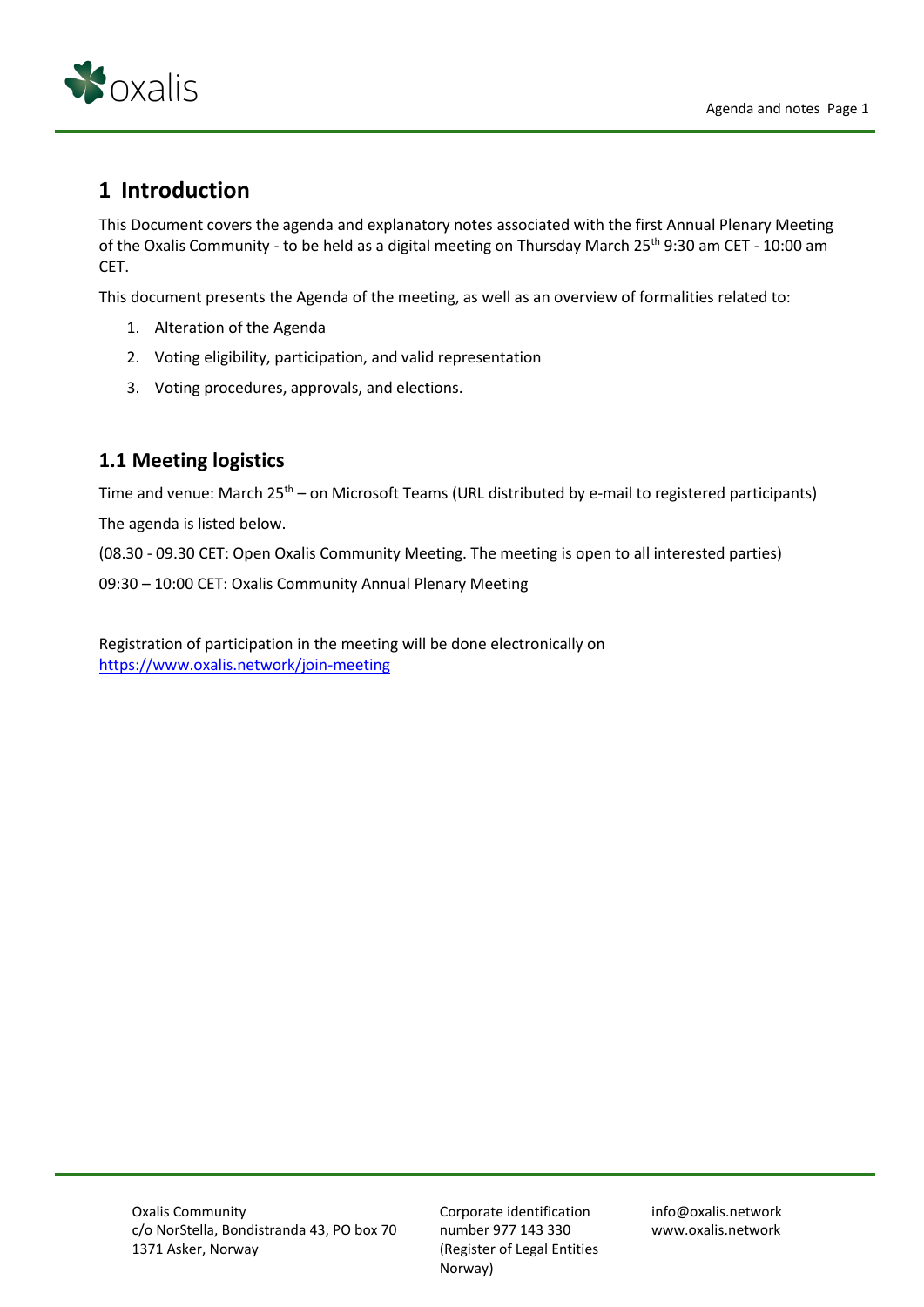

# **2 Agenda**

- 1. Welcome & Introduction.
- 2. Procedures
	- Approval of notice
	- Approval of delegates present
	- Presentation of chair, scrutineer, minute taker, co-signatory
- 3. Voting items
	- Approval of revision, Oxalis Community Provisions
	- Election of Oxalis Management
- 4. Any other business
- 5. Announcement of the election results
- 6. Closing.

# **3 Explanatory notes**

## **3.1 Purpose and context of the meeting**

The main purpose of the meeting is as follows:

- 1. Mark transition of Oxalis Community as a steady state community under the NorStella foundation, including:
	- a. Approval of revision to the Oxalis Community provisions
	- b. Election of members of the community governance body

As a background to these notes and to the procedures that must be followed before, during and after the meeting, all members should become familiar with the proposed Provisions and other background documents, which will be made available from the Oxalis Community website at: <https://www.oxalis.network/activities>

## **3.2 Member Eligibility and Participation**

The meeting is open for all Oxalis implementers and stakeholders to join as observers. Voting rights are limited to gold members, registered before March 18<sup>th</sup>, 2021.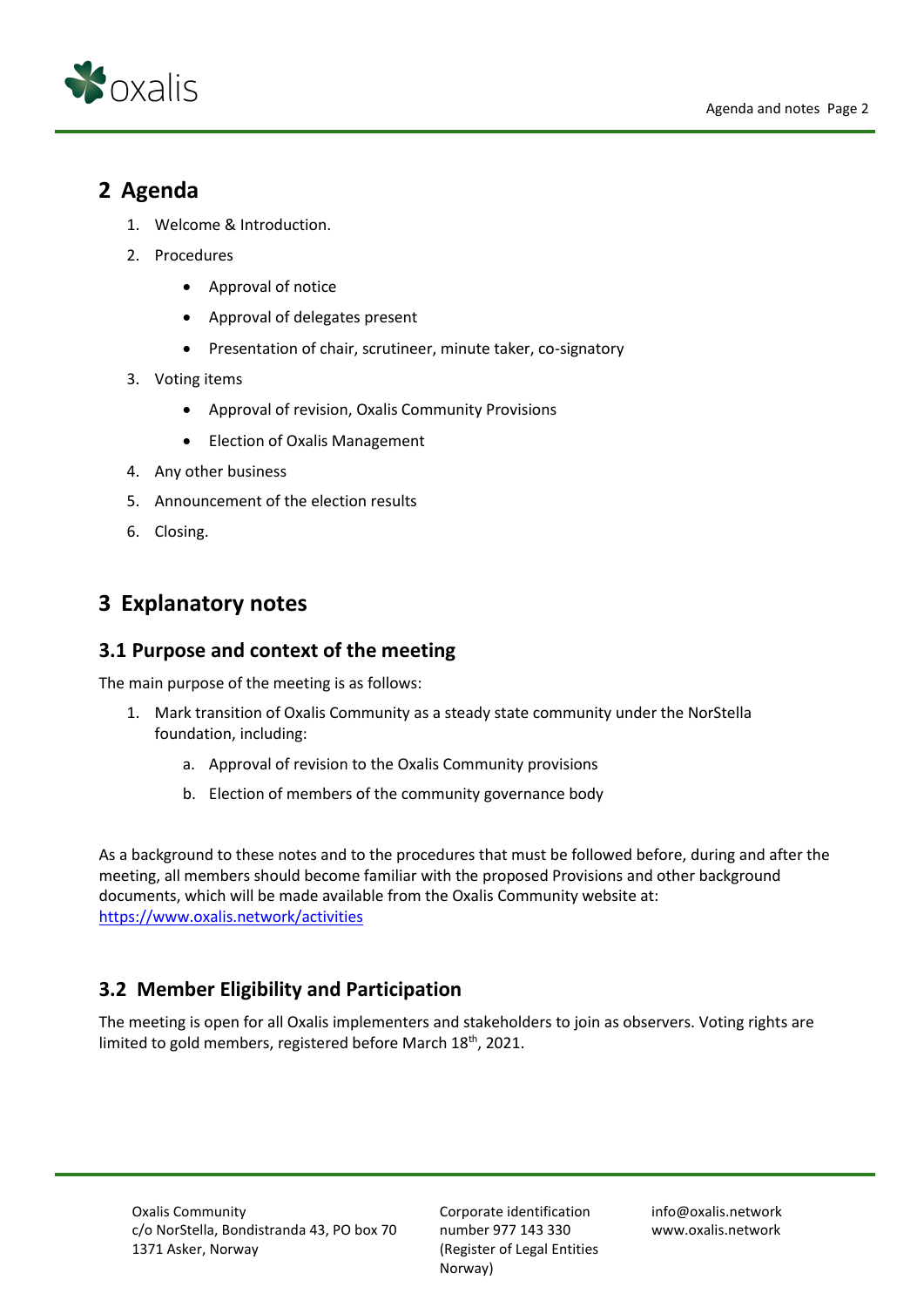

Please find details related to Oxalis membership types made available at the Oxalis Community website: <https://www.oxalis.network/join>

A notification of this meeting was sent to all known Oxalis implementers and stakeholders and published at the Oxalis Community website on March 5<sup>th,</sup> 2021.

#### **3.2.1 Rules for Eligibility of Votes:**

- 1. The meeting is open for all Oxalis implementers and stakeholders.
- 2. Voting rights are limited to Oxalis Community Gold members, with one vote per organisation. (Please see the Oxalis website for details)
- 3. Oxalis Community gold members will:
	- a. Receive voting instructions no later than 2 days prior to the meeting.
	- b. Be notified by mail when new background material is made available at the Oxalis website.
	- c. Can delegate their votes formally to other organisations (vote by proxy).
- 4. Organisations formally representing other organisations are entitled to vote on their behalf.

All Oxalis gold members are urged to participate in the Annual Plenary meeting either directly or through representation by another organisation.

For the Annual Plenary Meeting a quorum of two thirds of all gold members is needed for the meeting to be held and votes taken.

#### **3.2.2 How to Participate Directly**

Anyone interested in participating in the Oxalis Community Annual Plenary Meeting is required to fill out the registration form at [https://www.oxalis.network/join.](https://eur02.safelinks.protection.outlook.com/?url=https%3A%2F%2Fwww.oxalis.network%2Fjoin&data=04%7C01%7C%7C53f581623f3e443687ca08d8742ccf5a%7C1a91f966247e497bbee609072f7ea02a%7C0%7C0%7C637387083683713494%7CUnknown%7CTWFpbGZsb3d8eyJWIjoiMC4wLjAwMDAiLCJQIjoiV2luMzIiLCJBTiI6Ik1haWwiLCJXVCI6Mn0%3D%7C3000&sdata=1%2F3%2FpQw8W9oMWdbmQCXupX8EUiMVR0CehNrqn%2FSS1Xg%3D&reserved=0)

All member organisations with voting rights will receive advance information on voting by e-mail.

Gold members also hold the right to submit change requests or comments to the agenda and the background material prior to the meeting.

Regular members will not have voting rights at the meeting but holds the right to submit change requests or comments to the agenda and the background material prior to the meeting. Please refer to procedures for submission of changes requests included in this document.

Participants without an intention to join the community will have no voting rights and no possibility to submit change requests.

If more than one person from a member organisation is attending, all persons are to register individually, and only the person holding the voting right, can vote on behalf of the organisation.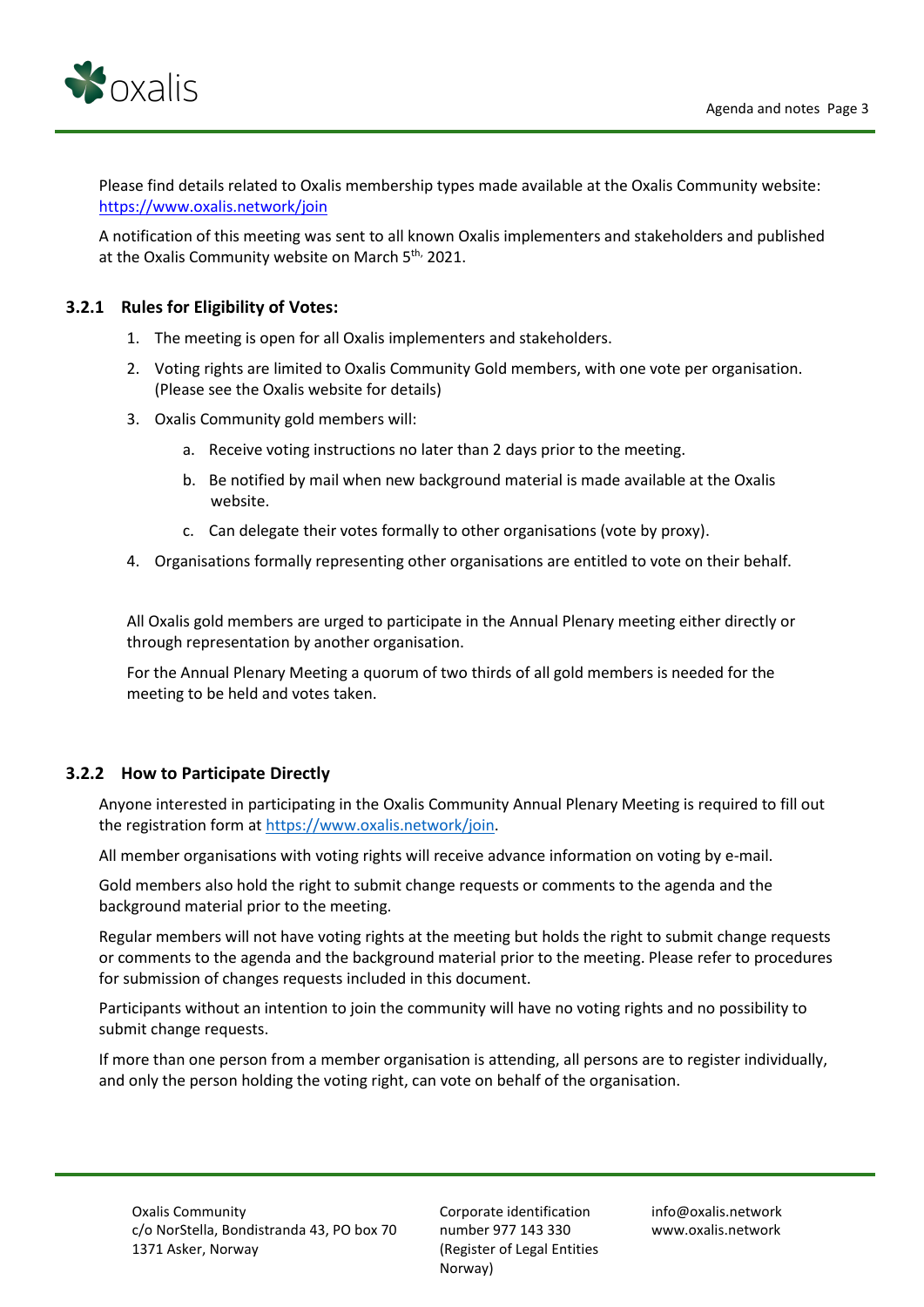

The person given the voting right of the member organisation should ideally be a person that will be specified as the main contact person for the member organization, but it is acceptable if the voting right is given to another person to whom the authorized representative has delegated this responsibility.

Members are responsible for the internal validity of their representation procedures, being aware that the persons representing them at the meeting may exercise all their membership rights, including casting a vote on any agenda item where this is foreseen.

The authorized representative of each member is expected to have undergone all formal or operational procedures internal to the member organization that may be necessary to be validly represented by the person designated, and that adherence to these procedures have been internally documented as part of the member organization's records. NorStella will not require such records to be presented by the Member.

#### **3.2.3 How to participate through a Valid Representative (proxy)**

If a committed member with voting right is not able to send a designated representative from within their organisation, they may be validly represented by another member as a proxy.

To be validly represented by a proxy in the meeting, the Member should declare its intent, as described below, not to be present at the meeting and appoint the other committed Member with the voting right that will represent them. This should be done by:

- 1. Registering as attendee in th[e registration tool](https://www.oxalis.network/join) entering in the registration form:
	- a. The registration information: of the Organisation not attending.
	- b. In the comments section: The name and organisation of the person to whom the vote is delegated<sup>1</sup>.

The person registering **participation through proxy** should ideally be a person that will be specified as the contact person for the member organization, but it is acceptable if the voting right is given to another person to whom the Authorized Representative has delegated this responsibility.

Members are responsible for the internal validity of their representation procedures, being aware that the persons representing them at the meeting may exercise all their membership rights, including casting a vote on any agenda item where this is foreseen.

The representative of each member is expected to have undergone all required formal- or operational procedures, internal to the member organization, that may be necessary to be validly representing the member, and that adherence to these procedures have been internally documented as part of the member organization's records. NorStella will not require that such records be presented by the member.

#### **3.2.4 How to submit request for changes to the Agenda and the items laid out for voting**

info@oxalis.network www.oxalis.network

<sup>&</sup>lt;sup>1</sup> Alternate delegation can be done by sending a mail to *oxalis@norstella.no*, or<https://www.oxalis.network/contact-us> stating the name of the organization not attending in the submission form, and entering the name and organization of the person to whom the vote is delegated.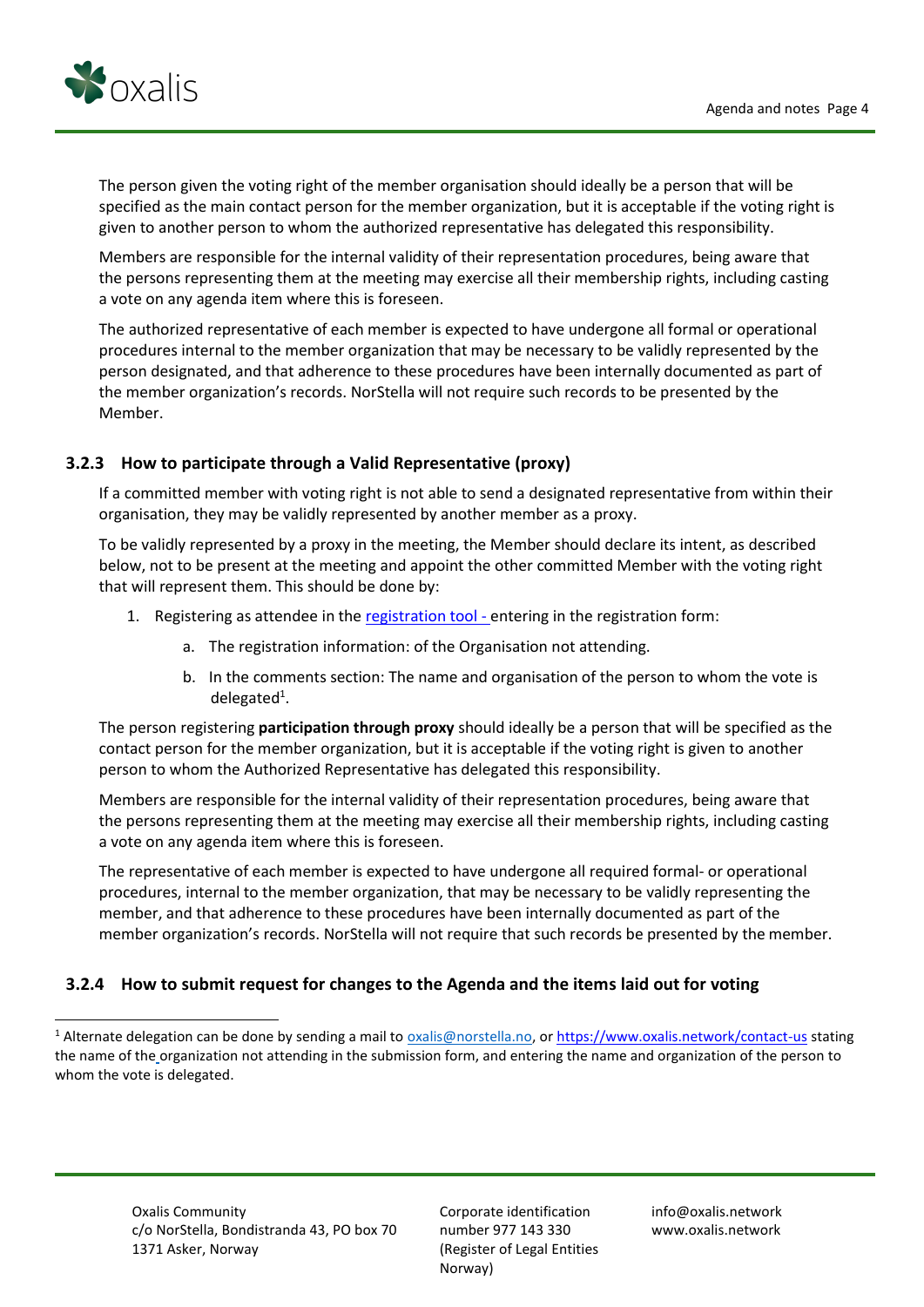

Gold members of the Oxalis Community can suggest changes to the Agenda as well as to the topics laid out for voting. Any comments, or request for change, should be consolidated at organisational level and sent to NorStella by the person identified as the valid representative of the organisation:

TO: [oxalis@norstella.no,](mailto:oxalis@norstella.no) or [https://www.oxalis.network/contact-us,](https://www.oxalis.network/contact-us) Subject: Request for Change of [Name of the Background document]

For NorStella to evaluate the change request and present it for the audience at the meeting, written request for changes were to be submitted by March 18th<sup>th</sup>, 2021.

Requests for changes will be presented at the meeting, including NorStellas justification for implementing the changes - or not.

Members also have the right to suggest minor changes during the meeting, but it is preferable that significant changes are provided in writing in advance.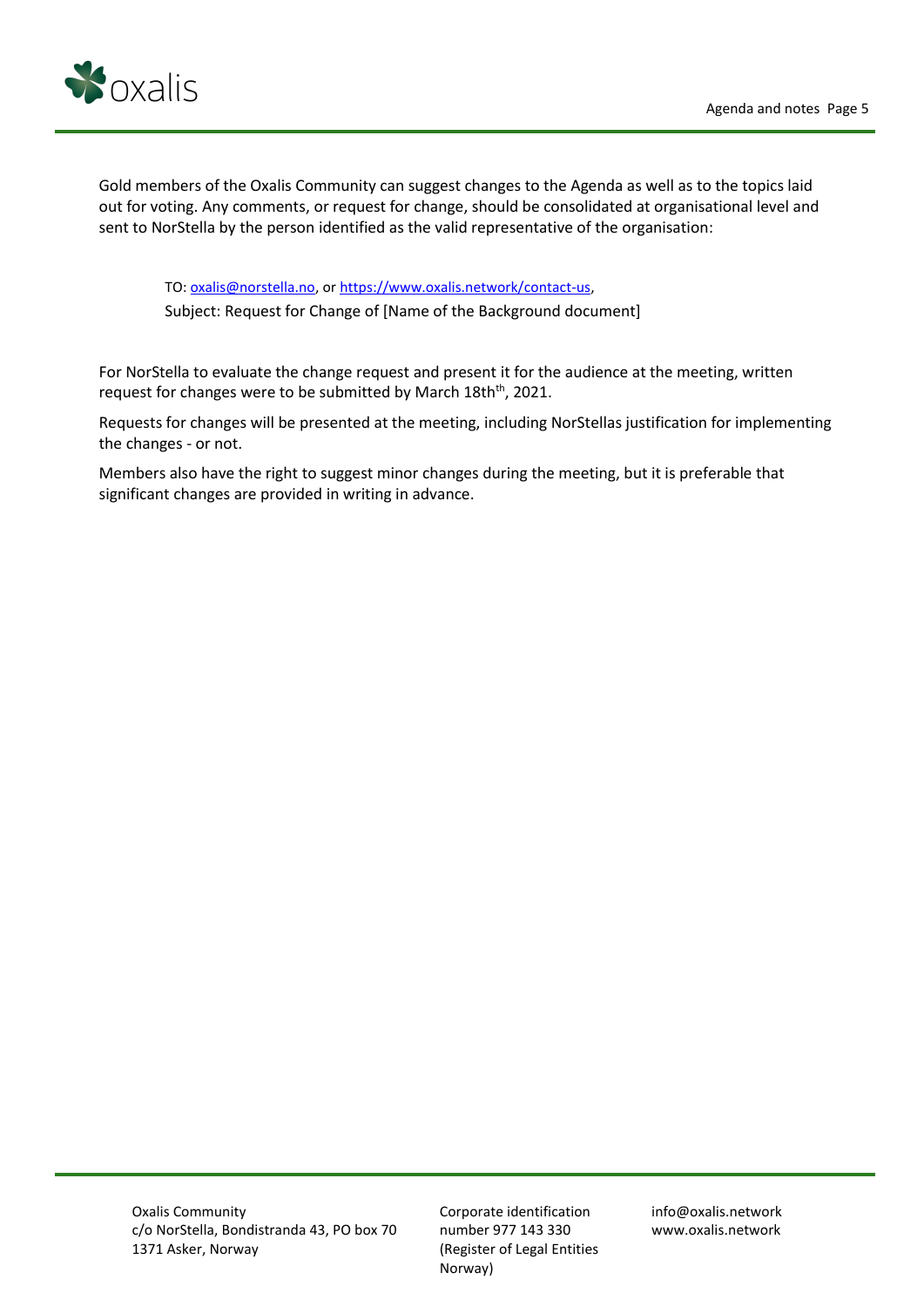

# **4 The Agenda**

This document communicates to members of the Oxalis Community the agenda items, the time and the meeting logistic of the Annual Plenary Meeting.

Members of the Oxalis Community may propose additional agenda items which can be discussed in the meeting, provided at least two thirds of the Oxalis Management approves the additional agenda items.

Members may also propose that there are further information or decision-making items to be placed on the agenda, subject to approval.

- 1. The notification letter provides members with the opportunity to suggest revisions and/or additional agenda items for the meeting submitted no later than March  $18<sup>th</sup>$ , 2021.
- 2. Members are requested to communicate to NorStella by email notification at [oxalis@norstella.no,](mailto:oxalis@norstella.no) o[r https://www.oxalis.network/contact-us,](https://eur02.safelinks.protection.outlook.com/?url=https%3A%2F%2Fwww.oxalis.network%2Fcontact-us&data=04%7C01%7C%7C53f581623f3e443687ca08d8742ccf5a%7C1a91f966247e497bbee609072f7ea02a%7C0%7C0%7C637387083683723488%7CUnknown%7CTWFpbGZsb3d8eyJWIjoiMC4wLjAwMDAiLCJQIjoiV2luMzIiLCJBTiI6Ik1haWwiLCJXVCI6Mn0%3D%7C3000&sdata=WCczef7QDMg%2ByfG%2Fhf6e2gKqyTcxWMUyyz8kLBljGYk%3D&reserved=0) any additional items they would wish to see included on the agenda of the meeting.

Background documents related to all voting items will be published at the Oxalis Community website in advance. The main contact person of an organisation registered as gold member will be notified directly when the documentation is published.

Updates to background documents will only be announced at the website.

## **4.1 Agenda Items of informative nature**

The following agenda items include no formal voting points relevant for the operation of the Oxalis Community but are of informative nature only.

- "Welcome & Introduction": introduces the Chair of the meeting, the main purpose and the voting routines.
- "Participation and Agenda": covers the formalities of the meeting, obtaining formal approval, or final revision of the Agenda and identifies the roles of Scrutineer and Minute taker.
- "Transition to steady state": informs about fulfilment of obligations in the DoU and IPR ownership.

## **4.2 Voting items**

The Annual Plenary Meeting includes 2 voting items:

- 1) Approval of revision to Oxalis Community Provisions, and
- 2) Election of members to Oxalis Management Team

The details of the voting items will be laid out in background documents, uploaded to the Oxalis Website no later than March 18th 2021.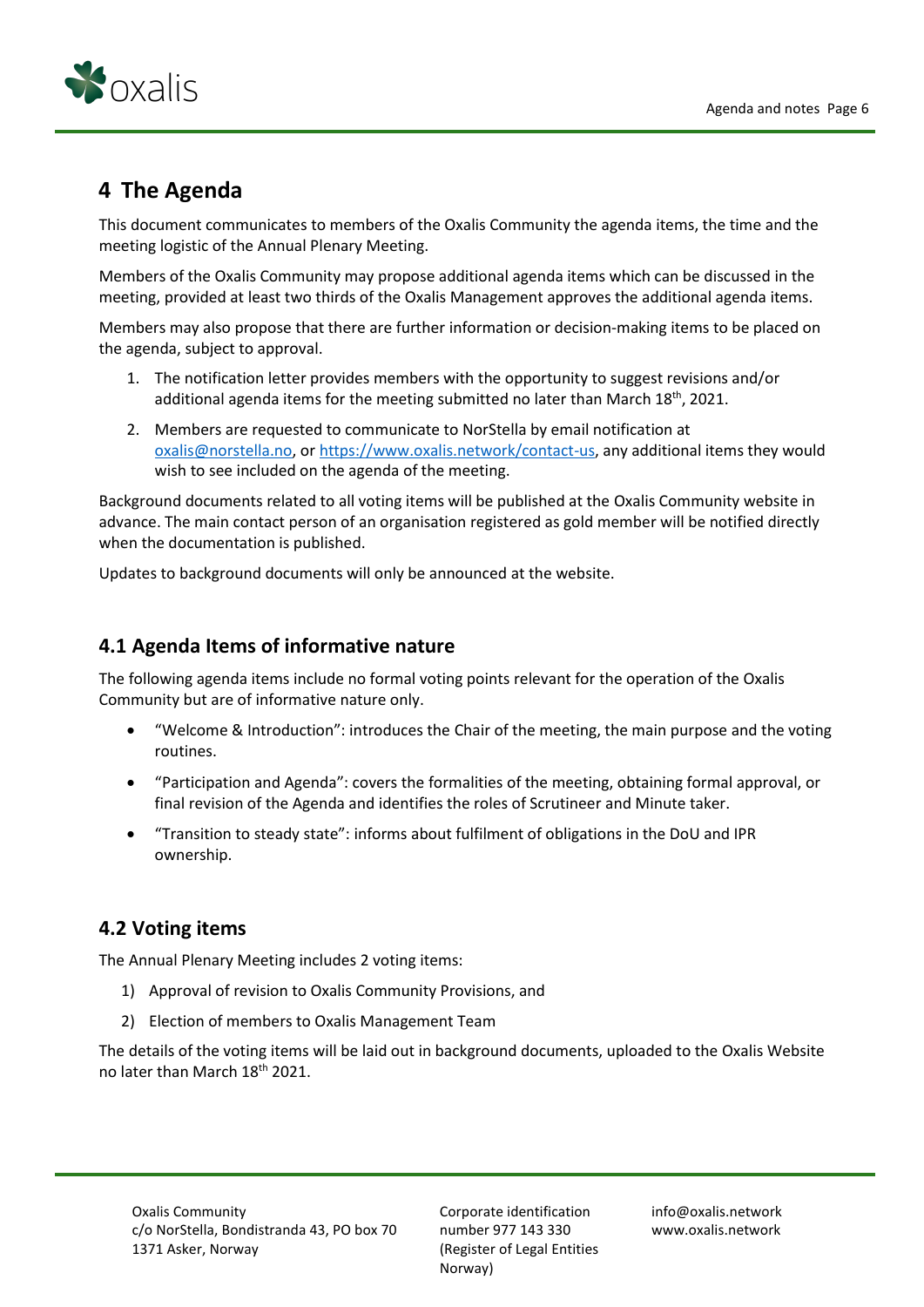

#### **4.2.1 Revision to the Oxalis Community Provisions**

At the founding meeting for the Oxalis Community on November 19th, 2020 members with voting rights approved the Oxalis Community Provisions.

The Provisions implement specific wording. The original wording chosen for the Oxalis Community Annual Plenary Meeting was "**Constitutional Meeting**".

This wording has the potential for creating ambiguity as to the frequency and scope of this body. For this reason, a change of wording is proposed in The Oxalis Community Provisions:

| <b>Provisions per November 19, 2020</b> | <b>Proposed change</b>   |
|-----------------------------------------|--------------------------|
| "Constitutional Meeting"                | "Annual Plenary Meeting" |

Members with voting rights at The Oxalis Community Annual Plenary Meeting on March 25<sup>th</sup> 2021 are therefore asked to approve the described change of wording i[n The Oxalis Community Provisions.](https://54e26da9-fbf2-465a-b113-519dff24ebfc.filesusr.com/ugd/7dc7ee_d1599dcf67294c2a94727a7b692c449c.pdf)

#### **4.2.2 Election of Management Team**

The Oxalis Community Management Team members are to be elected at the Annual Plenary Meetings by community members with voting rights.

The following steps have been taken prior to the meeting:

- 1. A call for candidates is sent directly to Oxalis gold members.
- 2. Submission of candidacies are requested by March  $18<sup>th</sup>$ , 2021.
- 3. An overview of candidates will be distributed directly to members with voting rights in advance of the Annual Plenary Meeting.

At the meeting members with voting rights are invited to:

- 1. Evaluate the registered candidates.
- 2. Elect the management positions according to the governance structure.

Members with voting rights will be informed about the voting procedures in advance. The candidates will be presented during the meeting and an electronic ballot will be conducted during the meeting.